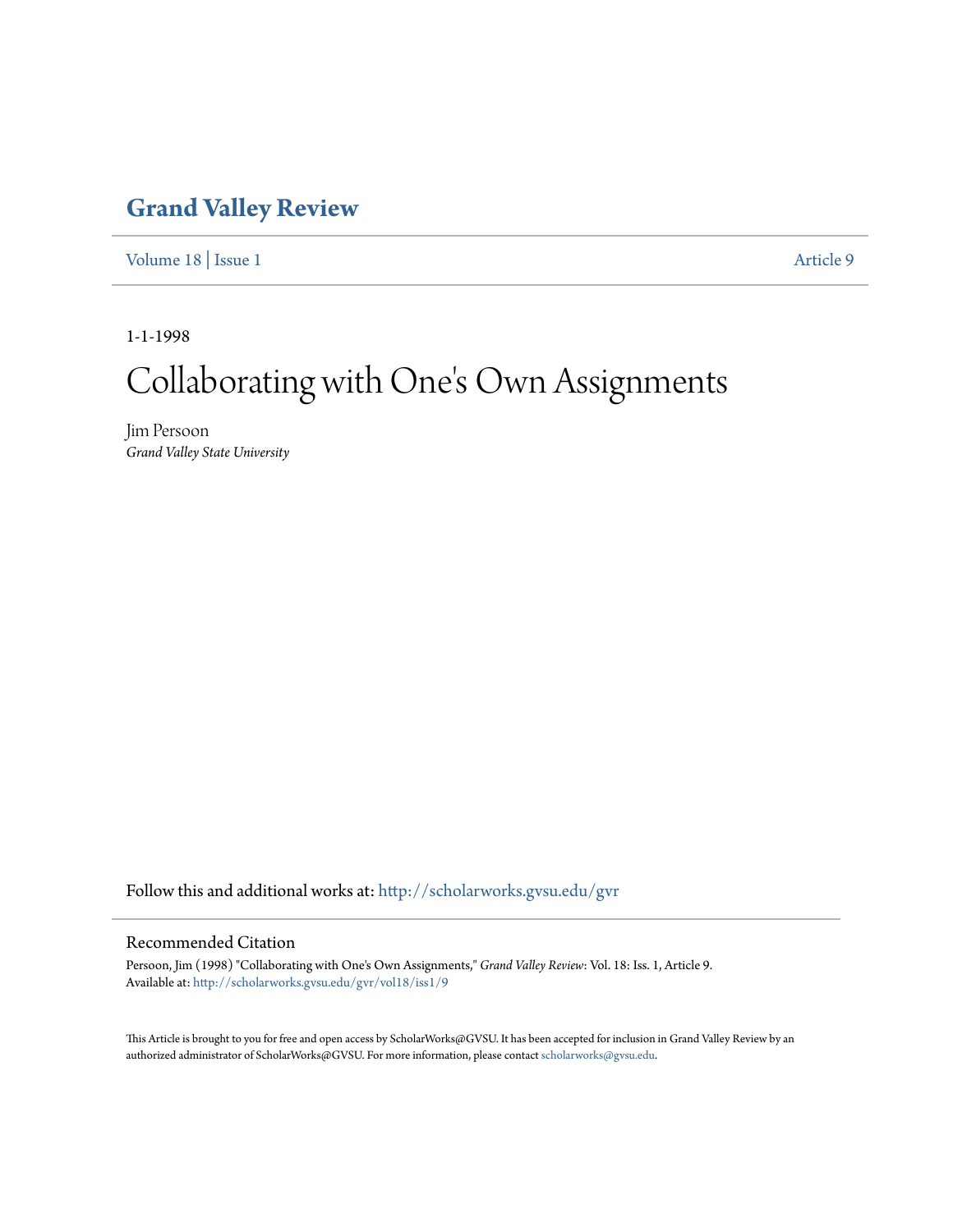# **Collaborating with One's Own Assignments**

by *Jim Persoon* 

#### +

Collaboration, the special topic treated in this issue of the *Grand Valley Review,* is usually thought of in terms of people and institutions: education-based cooperative endeavors such as team-teaching, professors and students collaborating on research, as well as parents, teachers, and pupils working together in the schools. An example of educational-community service collaboration is a project such as that of the poet Sharon Olds of New York University who brings her creative writing students to hospital wards to write with and about the patients there. These kinds of collaboration illustrate the most common meaning of the word. To collaborate is to work together.

**Jim Persoon is an associate professor in the English Department, where he has taught since 1984. His book Modern British Poetry: 1900-1939will be out early in 1999 from Twayne/Macmillan.** 

A less common usage of the word is "cooperation with an enemy." The four or five Frenchmen who were not in the Underground fighting with the Resistance but were, presumably, above ground, cooperating with their Nazi rulers, are called "collaborationists." This more pejorative meaning of the word can also inform our work at the university. In the university context, who or what is the "enemy" with whom we might choose to work rather than engage in battle? My own very narrowly

framed answer is that the stack of papers I receive weekly from students can seem like an enemy with whom I must work. The most productive way I've found to deal with my sometime recoiling before a batch of papers is to collaborate with my own assignment from the beginning.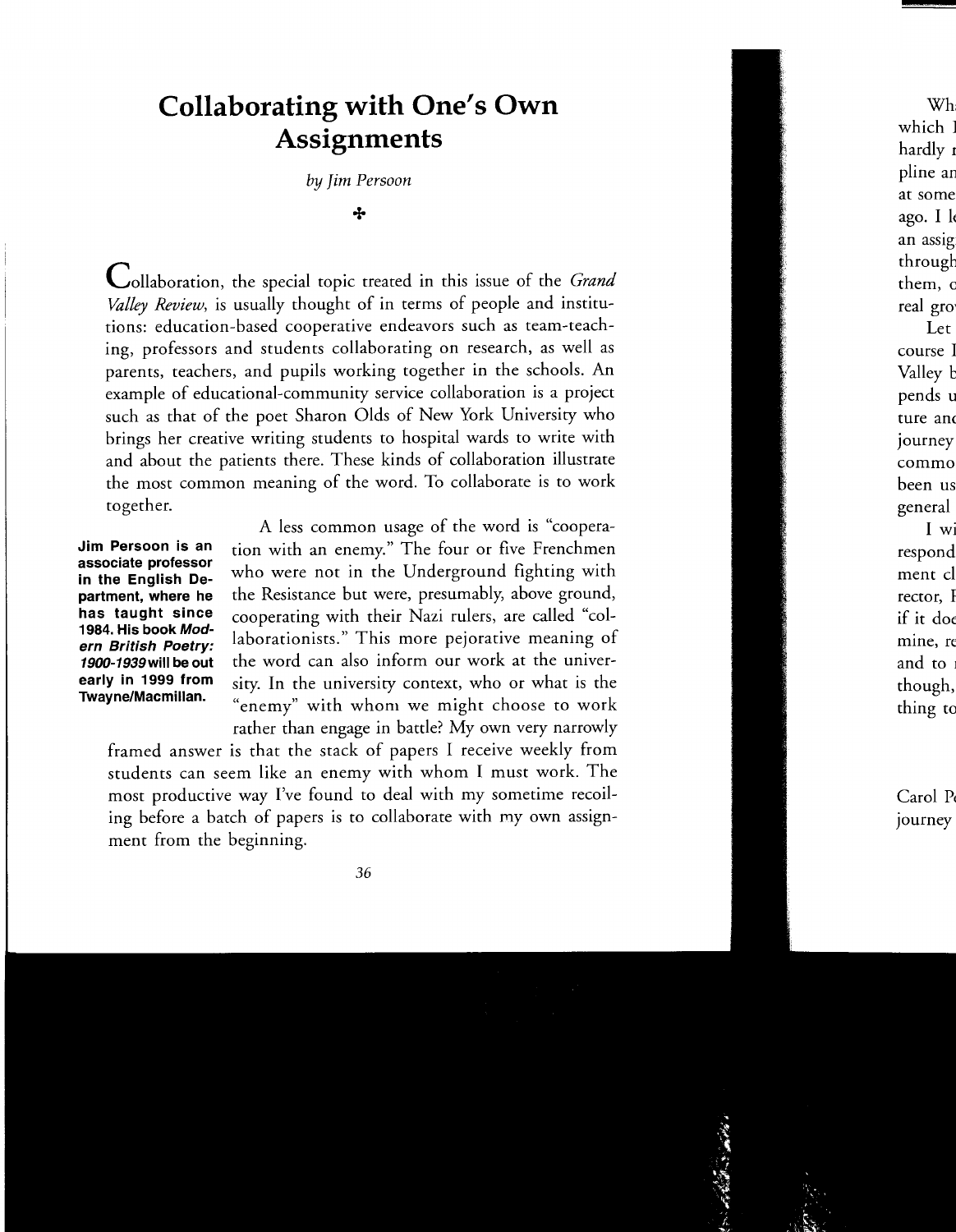What this means in its simplest form is that I write the papers which I require my students to write. As a teaching idea, this is hardly new, nor my own. But putting it into practice takes a discipline and commitment that I didn't have when I first heard the idea at some teaching conference in some anonymous hotel a dozen years ago. I let my students help me. If they ask a lot of questions about an assignment, I know that it is one which I either have not thought through well enough, and so deserve to be sentenced to do with them, or is one which requires real engagement and will produce real growth, and thus is worth doing for me as well as for them.

Let me illustrate with two examples from the Liberal Studies course I teach, LIB 314, Life Journey, a course developed at Grand Valley by Professor Milton Ford. The course itself, by the way, depends upon collaboration, in that it marries psychology and literature and draws its staff from many disciplines, who meet as a "life journey staff" to discuss our various approaches. Some of the texts commonly used, such as Carol Pearson's *The Hero Within,* have been used in psychology courses, literature courses, as well as this general education liberal studies course.

I will not reproduce my assignment sheets here. If the paper responding to the assignment is any good, it will reveal the assignment clearly. In the words of our past Freshman Composition director, Roger Gilles, "the paper will tell you how it should be read; if it doesn't, it hasn't done its job." What follows are two papers of mine, responding to assignments that at first seemed to the students, and to me, an enemy to be avoided, then to be overcome. Finally, though, both students and I came to see the assignment as something to collaborate with, in a sense.

# **Warrior Beats Martyr**

Carol Pearson's *The Hero Within* encourages us to see our own life's journey as a saga in which we are the heroes, and one of our roles is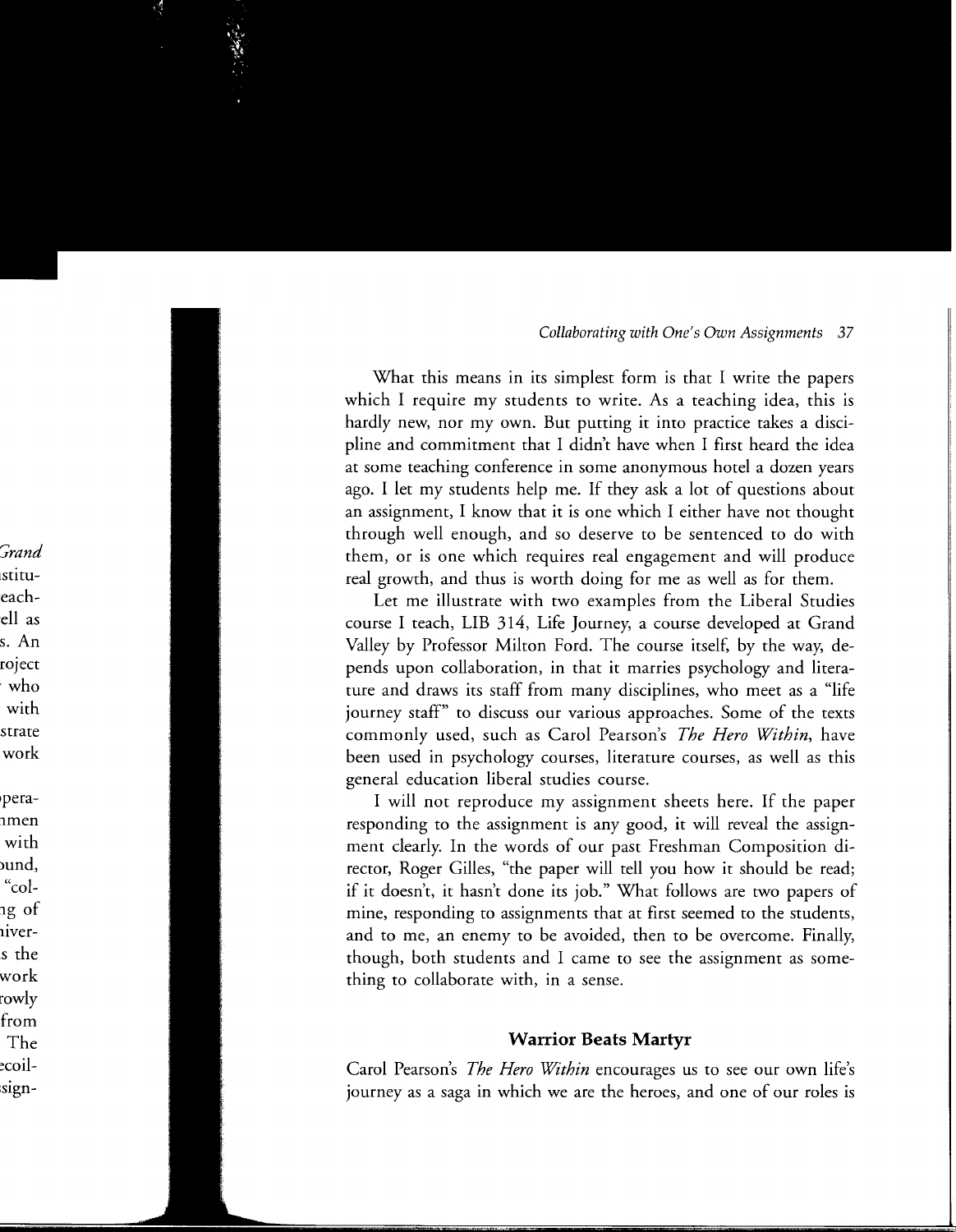the warrior, traditionally the most heroic of the archetypes. We honor martyr-heroes such as Christ in our culture, but even more we honor winners. For every Obie-Wan-Kenobee who transcends battle by giving himself up to the sword, there are ten Luke Skywalkers, Han Solos, Rambos, Terminators, and \$20-million-apicture-action stars who thrill us. We even identify with morally questionable characters, such as Vito and Michael Corleone in *The Godfather,* and Clint Eastwood in his spaghetti Westerns or *Dirty Harry* films, because they strive so mightily and overcome so much. Even in the softer, caring, more martyr-like roles which our culture places before our eyes, it is the never-say-die, battle-to-the-end spirit we admire-the cancer patient who fights for life, not the one who accepts what is happening and lets go. I haven't seen *Titanic,* so tell me if I'm wrong, but I predict that, although it contains admirable martyrs who go down with the ship, the stars fight off the icy cold and every other challenge to survive. Did I get it right?

When I think of modern warriors, I don't think back to my own army experiences-for most soldiers, it's just one vast bureaucracy, like a high school with thousands of principals overseeing hundreds of thousands of wily or scamming or boisterous or apathetic adolescents. I think instead of sports, played by those gladiators on TV or by the likes of us in our backyards. The language of warriors is the language that we use in sports and games. I was once an offensive tackle. Therefore I fought "in the trenches," as if Friday night football were World War I. We use this language in our work lives, too, "winning" promotions, making good career "moves" (as if a career were a board game like chess), planning "strategies" for success. I even heard a radio ad for investment banking that talked about "deploying assets with a target in mind," as if saving for retirement by buying into a mutual fund were the same thing as Norm Schwartzkopf hoping his Patriot missiles could knock out Saddam Hussein's SCUD missiles. And notice how, in that sentence I've just written, a sports metaphor, from boxing, can so easily be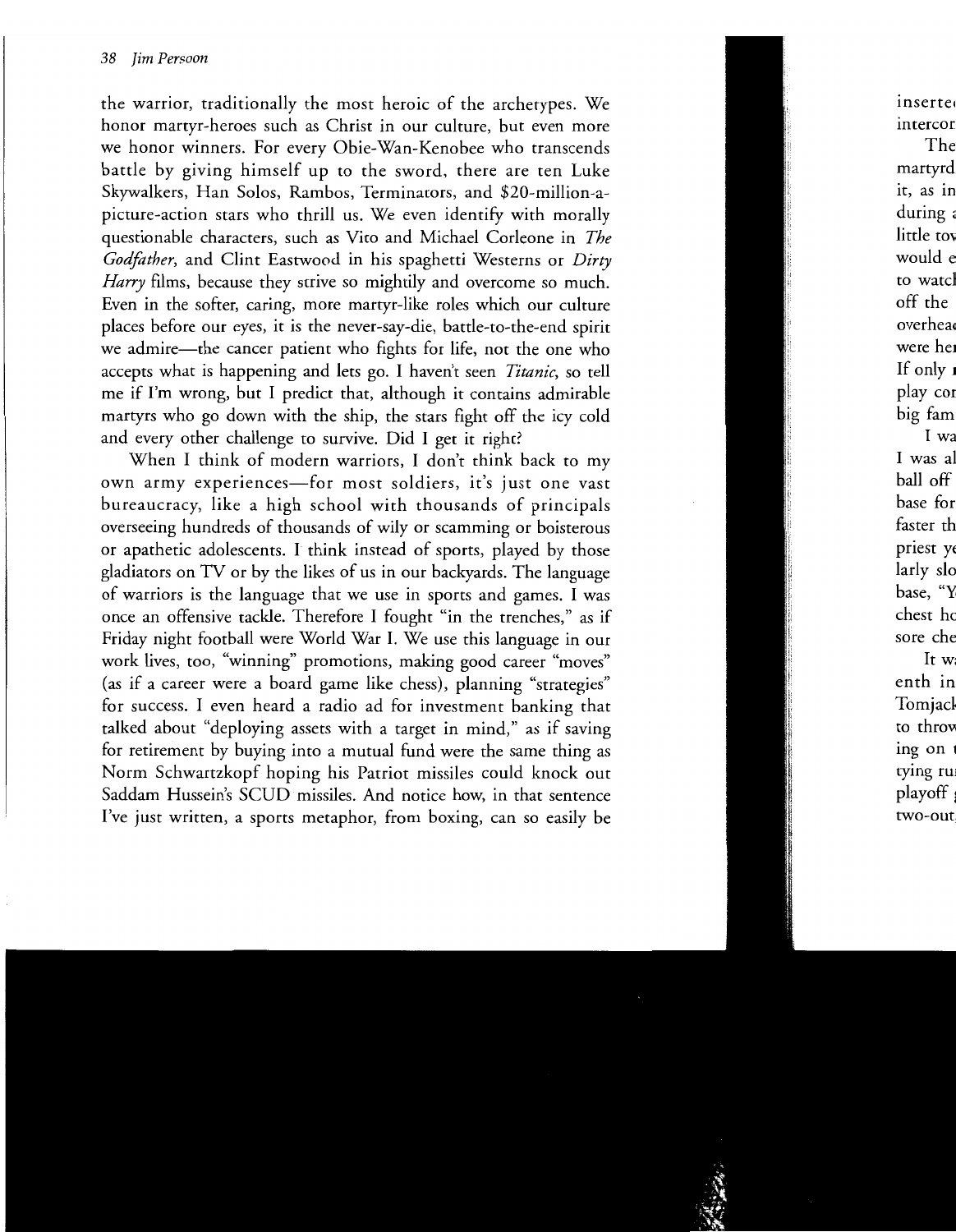inserted into a military context. Sports and war are clearly interconnected in our minds.

The sports story I most remember, however, is more about martyrdom, I think, though it has a bit of the warrior archetype in it, as inevitably all sports stories must. It was when I was twelve, during a Fourth-of-July baseball game that we always played in our little town until dark, when the game would be called and the stands would empty and we would all sit on blankets on the outfield grass to watch the Volunteer Fire Department, who were our fathers, set off the huge fireworks that we imagined were bombs and rockets overhead. I was the youngest by a couple of years. The older boys were heroes to me. If only I could throw like Lynn or Tom Tomjack. If only my little brother and I could one day develop into a doubleplay combo like Douglas and Billy Shears. If only we had a really big family like the Kipleys, who could field their own team.

I was a miserable hitter. That year I was 0-for-the-seventh-grade. I was also a miserable fielder, despite hours of throwing a rubber ball off the barn foundation. Still, I hoped one day to play secondbase for the Minnesota Twins, who were using up second-basemen faster than the Kipleys going through an all-you-can-eat buffet. Our priest yelled out to me that day, after I had thrown out a particularly slow runner by knocking down a ball and aiming it at first base, "You'll make a pretty good second baseman some day, if your chest holds out!" I don't think that was a compliment, though my sore chest puffed out with pride at the recognition.

It was a well-played game. We were only down 21-10 in the seventh inning when we started our winning rally. Shearses and Tomjacks were circling the bases while Kipleys were madly trying to throw them out, and before you knew it Billy Shears was standing on third base for the second time that inning and he was the tying run. I was on deck, and as nervous as Willie Mays in that 1953 playoff game, with the Brooklyn Dodgers up by two, two-on and two-out, bottom of the ninth. Willie was a rookie. He must have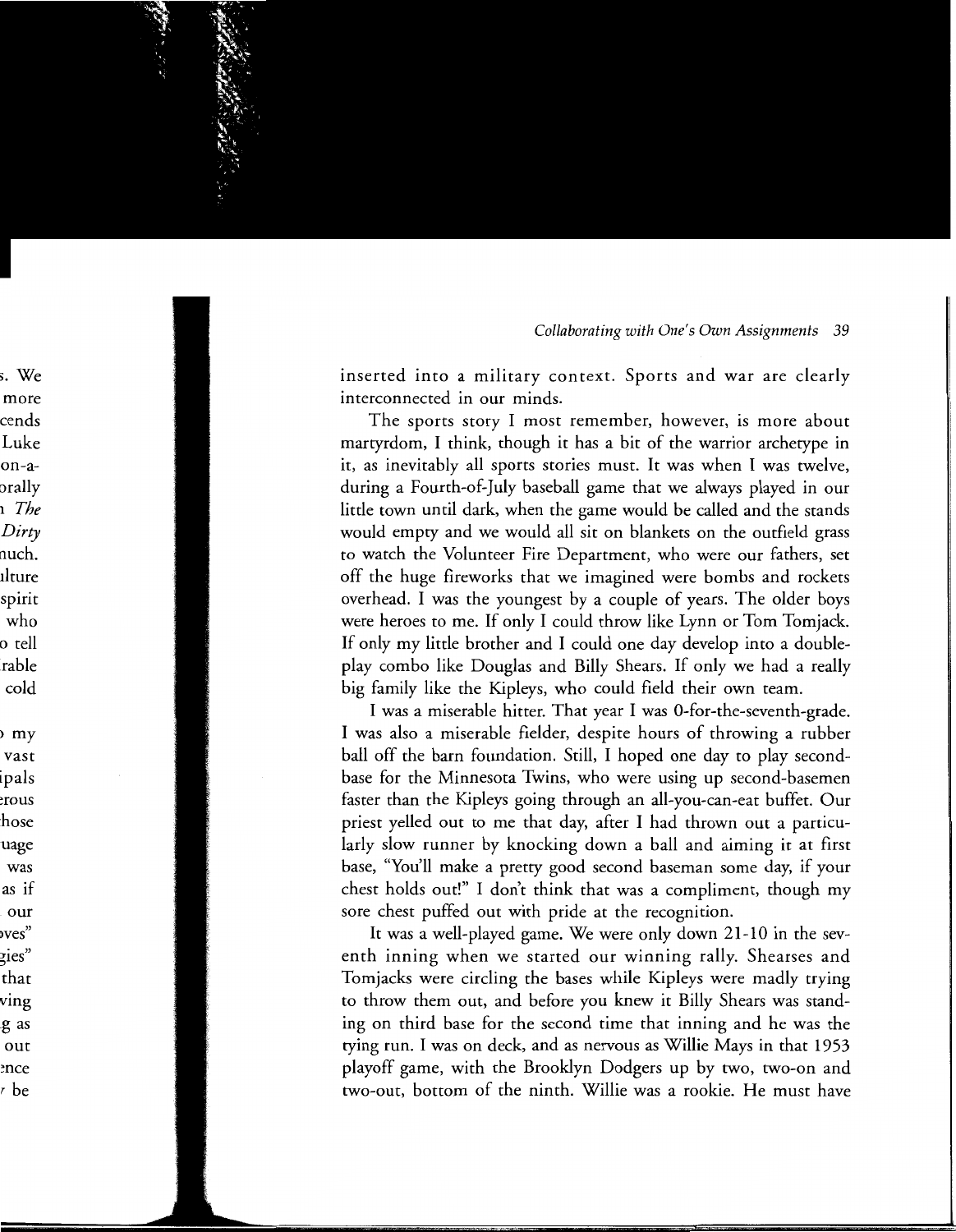been praying for Bobby Thomson to homer and end it or make an out and end it, anything but get a hit or a walk and prolong the game so that it would be up to Willie. If that's how Willie felt, that's how I felt ten times over. I was praying and praying it wouldn't be up to me, that it would end on the next play. The batter hit a dribbler to first base.

Billy broke from third.

Joe Kipley threw home.

I stood there.

SMACK-it hit Billy in the head. He went down, then stood up. He looked at me, but his eyes weren't there, just white eyeballs. He was walking in circles around me. His parents ran out of the stands and laid him down on the ground. They took him to their car and drove to the next town to the doctor. The umpire called the game. Billie had scored and so it was a tie game, he said. I was relieved.

Billie didn't make it. He had been a hero of mine, and I felt like an unworthy squire to this knight. I had just looked at him when he was spinning around needing help.

My feelings were nothing to those of Joe Kipley. Outside the church I saw him weeping violently. Mter the funeral too. His large family comforted him, but no one else did. After that, he was a sort of pariah. No one really blamed him, but you could see he blamed himself, and no one stepped in to tell him any differently. He went into the army, survived Vietnam, got his teeth fixed. When he came back, hardly anyone recognized him. Getting his teeth fixed had changed the shape of his face. I hoped it would give him a new outlook, but he always carried a heaviness after that Fourth of July. He died a few years later when he fell off a silo. He's buried in Sacred Heart Cemetery, about ninety feet from Billie Shears' grave.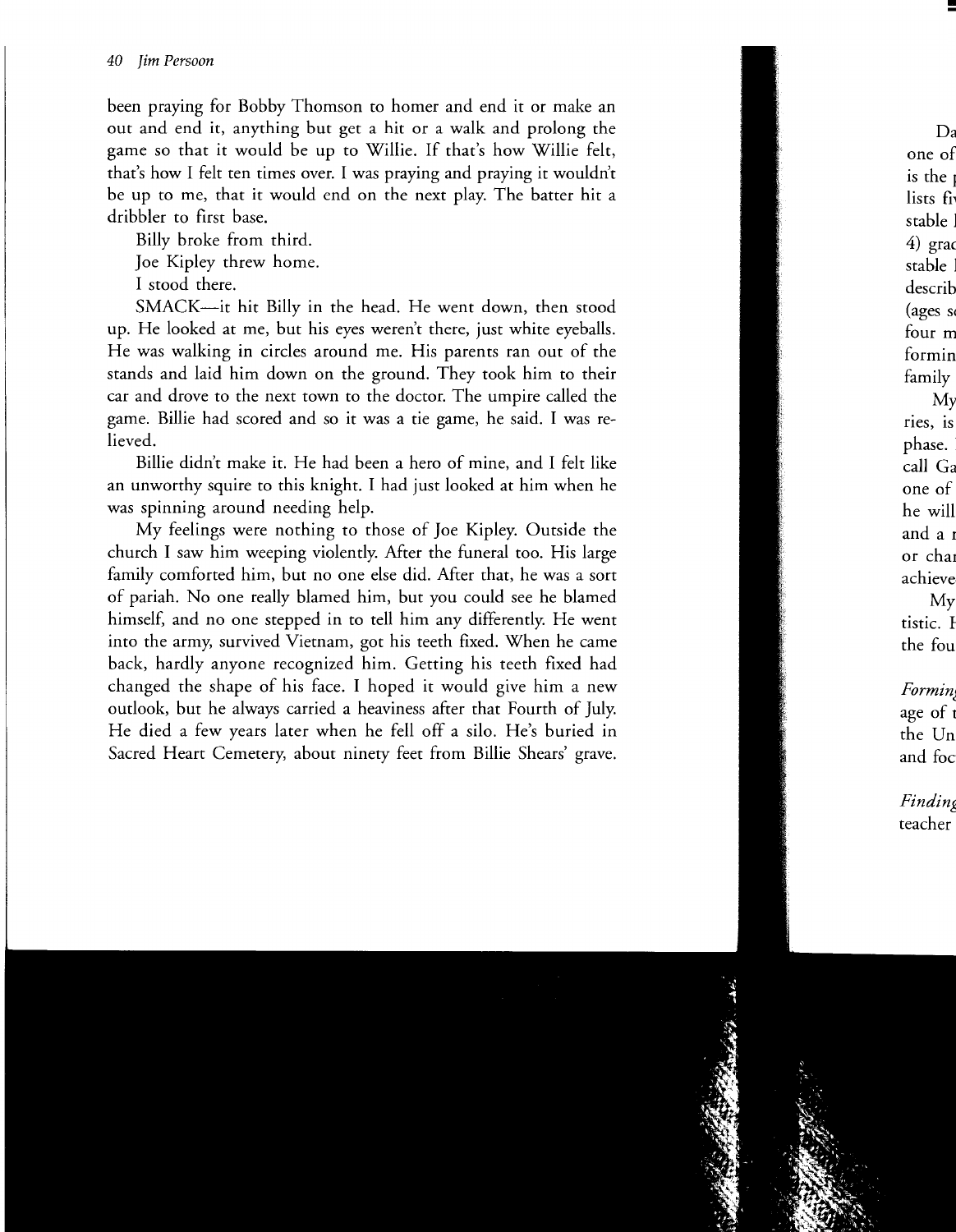## **11Settling Down": Black, Gay, and an Artist**

Daniel Levinson in *The Seasons of a Man's Life* (1978) describes one of the seasons, or stages, as "settling down." In a man's life, this is the period that covers, roughly, ages thirty-three to forty. Levinson lists five general patterns for this stage: 1) advancement within a stable life structure; 2) failure within that structure; 3) breaking out; 4) gradual change because of advancement; 5) struggle with an unstable life structure (Levinson 150). This period of settling down is described by Levinson as the end of a larger period, the novice phase (ages seventeen to forty), during which a man has been working on four major tasks: forming a dream; forming a mentor relationship; forming an occupation; forming love relationships, marriage, and family (90).

My subject is a forty-year-old man who, by Levinson's categories, is likely to be roughly at the very end of the settling down phase. In working on his four major tasks, this subject, whom I will call Galahad, will by this point in his life probably have followed one of the five general patterns of the settling down period. That is, he will probably already have a dream, a mentor, an occupation, and a relationship, and he will be advancing, failing, breaking out, or changing. Levinson's fifth possibility is that he will not have achieved much stability yet with his four tasks.

My subject, Galahad, is personable, highly intelligent, and artistic. He has had uneven success in his twenties and thirties with the four tasks of the novice phase:

*Forming a Dream.* This came very early for Galahad. At about the age of ten he decided to become a musician. At sixteen, he entered the University of Michigan on academic and music scholarships and focused on the instrument and type of music he wished to play.

*Finding a Mentor.* In elementary school, a stern, Irish-Catholic teacher recognized his talent. His music teachers at succeeding lev-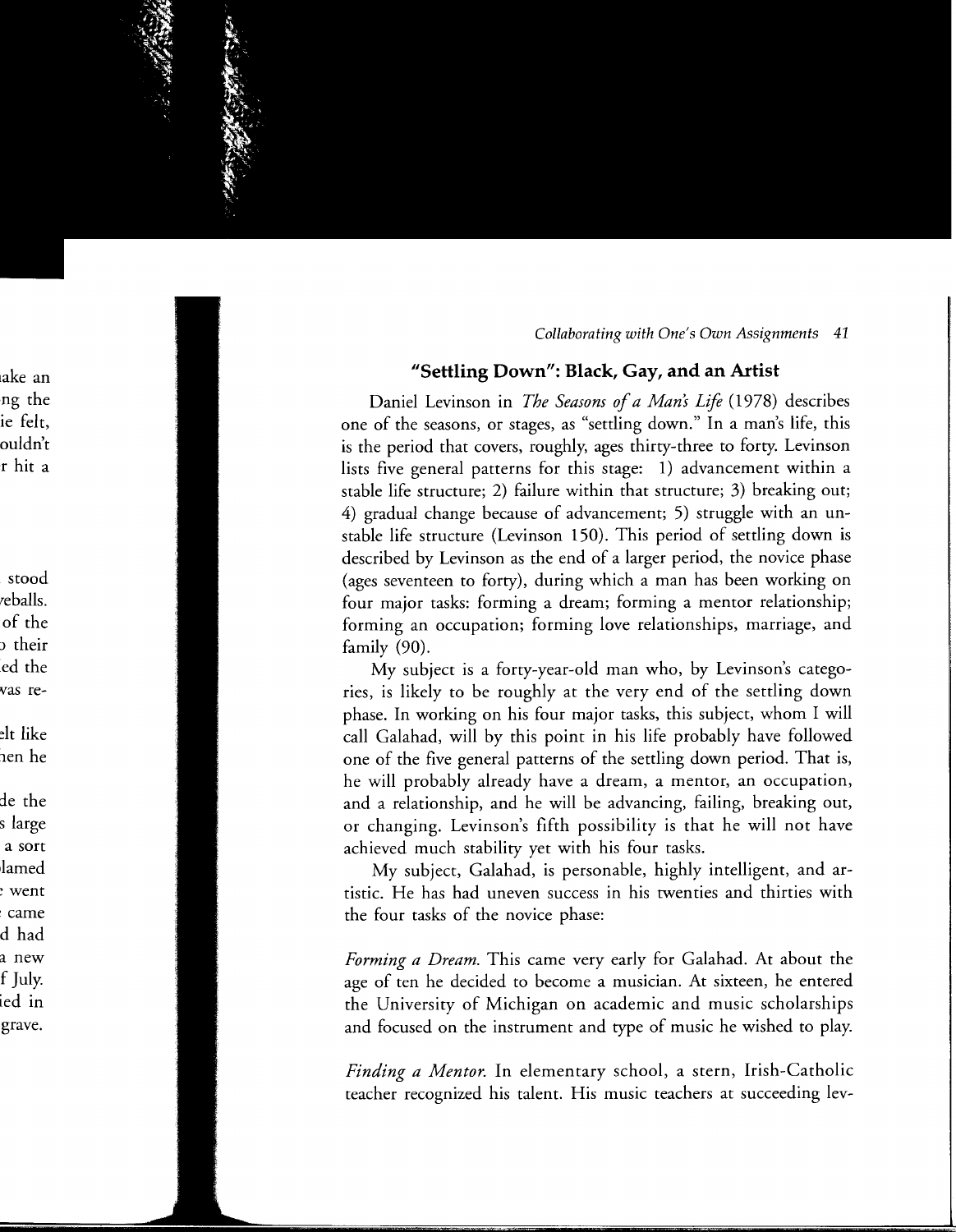els were his mentors. The most important mentoring relationship, with a professor at the U of M, never achieved its full closeness, Galahad believes, because of issues of sexual orientation. Race, too, was a factor, as he felt like a "token" or "quota," rather than recognized just for his talent.

*Forming an Occupation.* He supported himself from ages twentyone to twenty-five with music, then gave up his dream and worked many jobs-security guard, print shop, later as a substance-abuse counselor, AIDS counselor, actor, and teacher. He re-made his commitment to music at age twenty-eight and established himself with a regional symphony orchestra at age thirty-three, while still acting and giving lessons as additional means of support.

*Finding love, marriage, family.* An encounter with literature, E.M. Forster's novel *Maurice,* at age twelve, gave him words for his feelings about sexuality. He was "outed" at age sixteen, which almost prevented his attending college that year. Within the last five years he has achieved a stable love relationship, though he is unsure about permanent commitment to it, and of course marriage is legally prohibited. He lives alone.

Of the five patterns that Levinson presents as possibilities for the settling down period, Galahad's life most closely resembles the fifth, the unstable life structure. Several factors are responsible. First, Galahad's dream of becoming a musician is difficult to achieve in this society as a stable occupation. Even the most successful musicians find that their employment histories are often up and down. It was for them that Congress and the IRS invented income-averaging. The most stable jobs are in music education, but that often means that the artist has given up the dream of performing for a living. A second difficulty for Galahad may perhaps come from factors of class and race. Levinson's sample includes only two Afri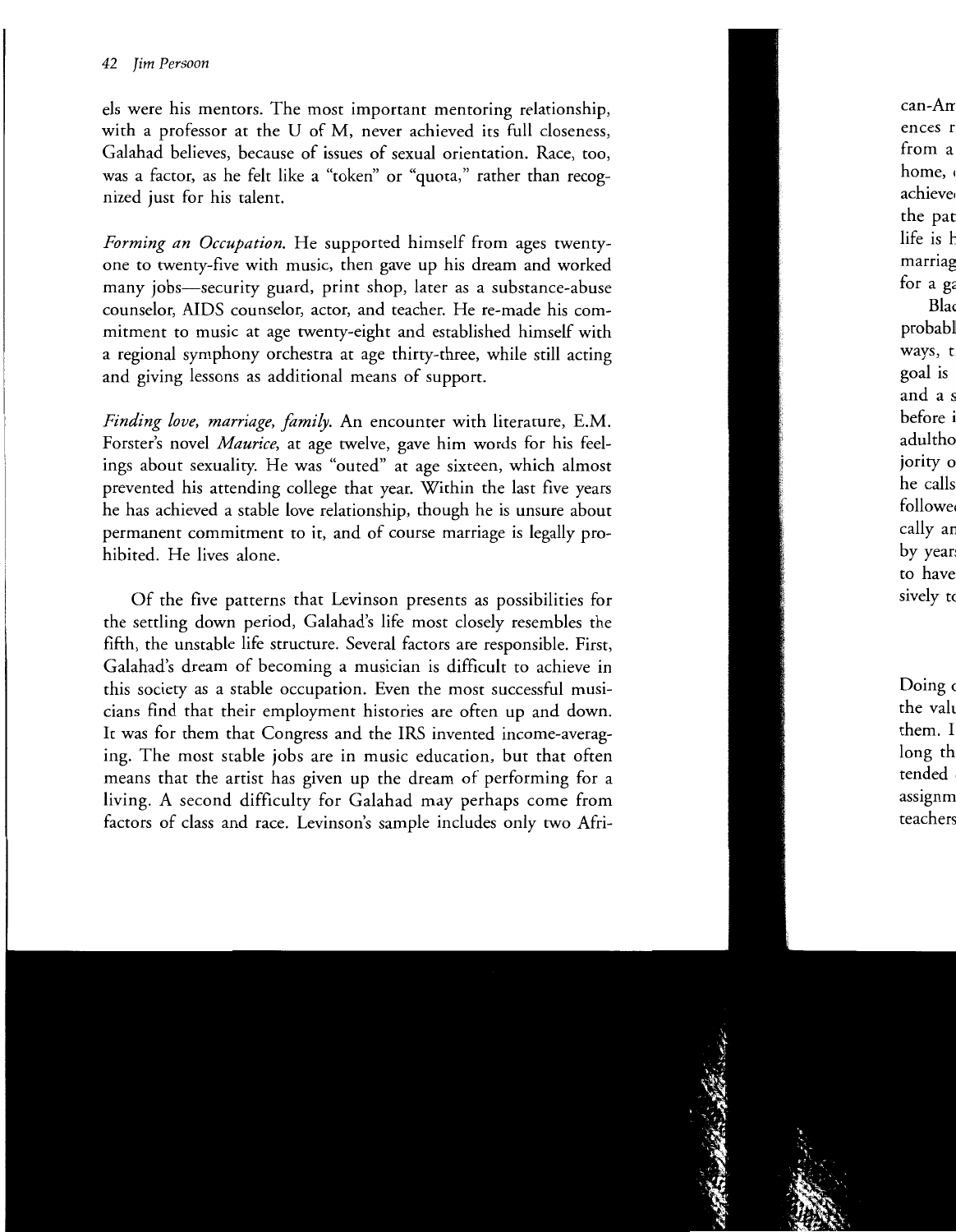can-Americans and so cannot generalize about any possible differences resulting from this factor. Galahad is an African-American from a middle-class background. While music was valued in his home, classical music was not, and the lack of role models who had achieved his dream has made it difficult to find mentors to map out the pathway a little more clearly. A third difference in Galahad's life is his sexual orientation. Levinson's fourth task, forming "love, marriage, and family" relationships is by our society's laws difficult for a gay person, and in the case of marriage impossible.

Black, gay, and attempting to live life as an artist, Galahad would probably be classed as pattern five, unstable life structure. In many ways, though, he is significantly outside Levinson's stages. If the goal is to achieve a stable occupation, with mentors to guide one, and a stable marriage and family life, one might predict, almost before interviewing Galahad, that he would end the novice phase of adulthood struggling to put into place the structure which the majority of Levinson's subjects built. Of his so-called "disabilities" (as he calls them), Galahad ranks his pursuit of art the most difficult, followed by sexual orientation, and then race. He is a psychologically and spiritually aware person, gifted with insight brought on by years of work and introspection. These qualities, however, seem to have no place in Levinson's early seasons, being assigned exclusively to the last phase of the life journey—old age.

# **Conclusion**

Doing one's own assignments certainly teaches many things-I know the value of these two better now than I ever could before doing them. I also know little details about the assignments, such as how long they really take to do, or if there are unforeseen and unintended difficulties. They also function as models, as ways to do the assignment. I can not prove it, but I do believe that our energy as teachers is better spent writing our assignments than writing over